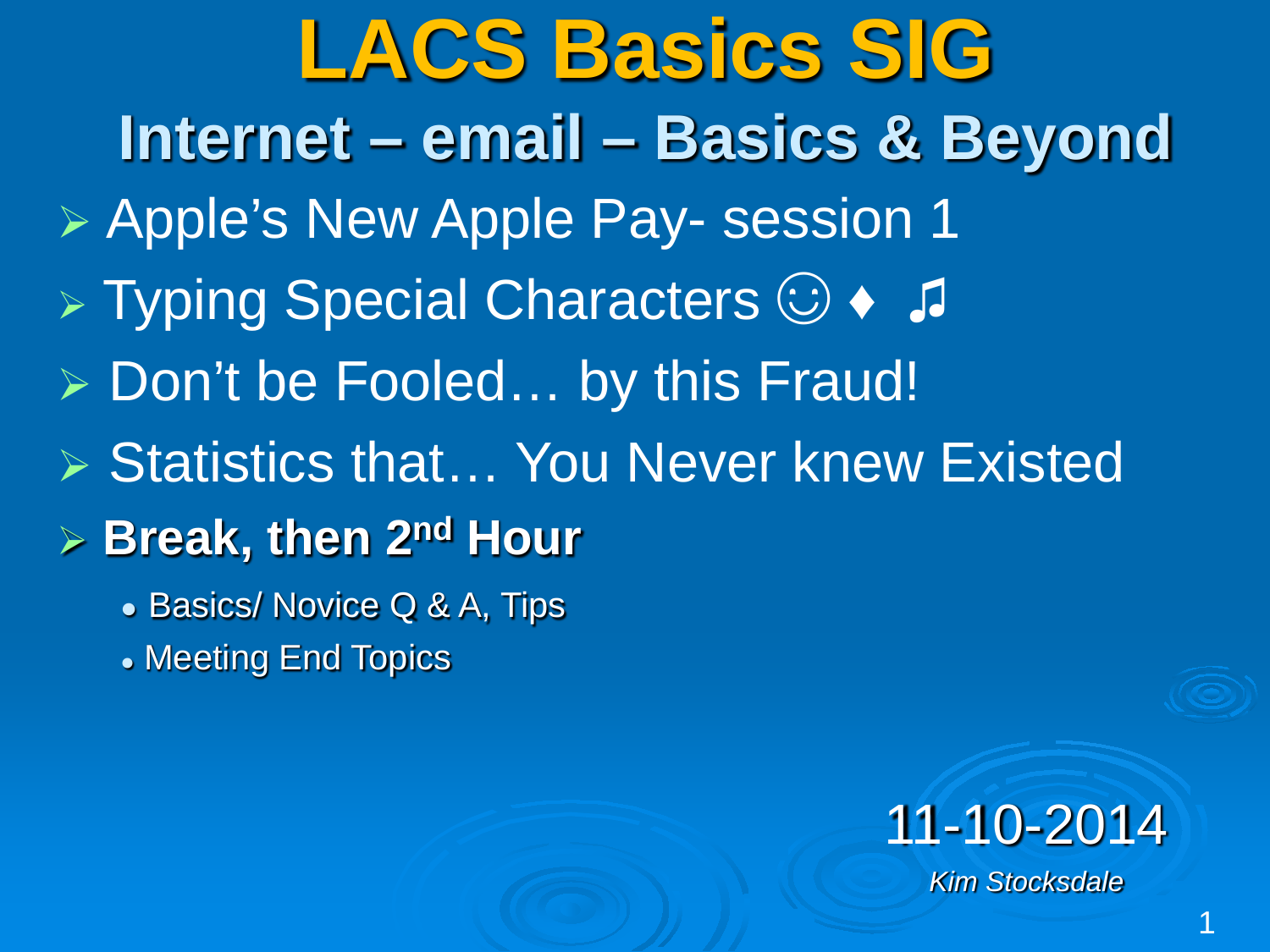# **Apple's New Apple Pay**

 $\triangleright$  Apples new electronic payment system

- Is this a potential wallet killer?
- Hold your iPhone up to a sensor at a store's cash register, then use TouchID to complete the purchase.
- Presently works on iPhone 6 only
	- special circuitry with NFC radio antenna

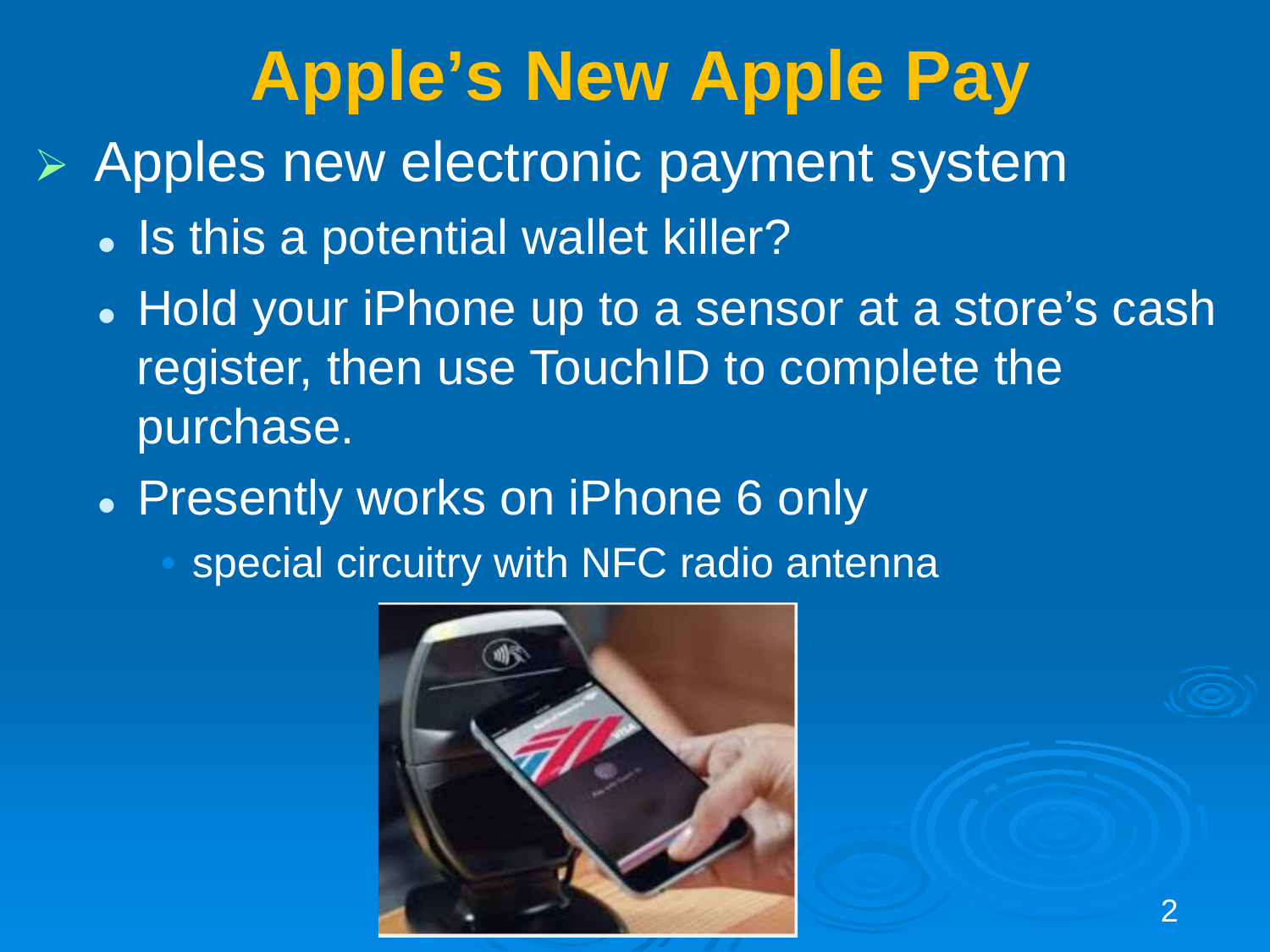# **Apple's New Apple Pay**

Apples new electronic payment system

- Testing Apple Pay in McDonalds, Petco, Macy's
	- [https://www.youtube.com/watch?v=\\_FF6G\\_Mrl2Q](https://www.youtube.com/watch?v=_FF6G_Mrl2Q)
- Apple offical announcement
	- <https://www.youtube.com/watch?v=x9xdh6BBlmY>

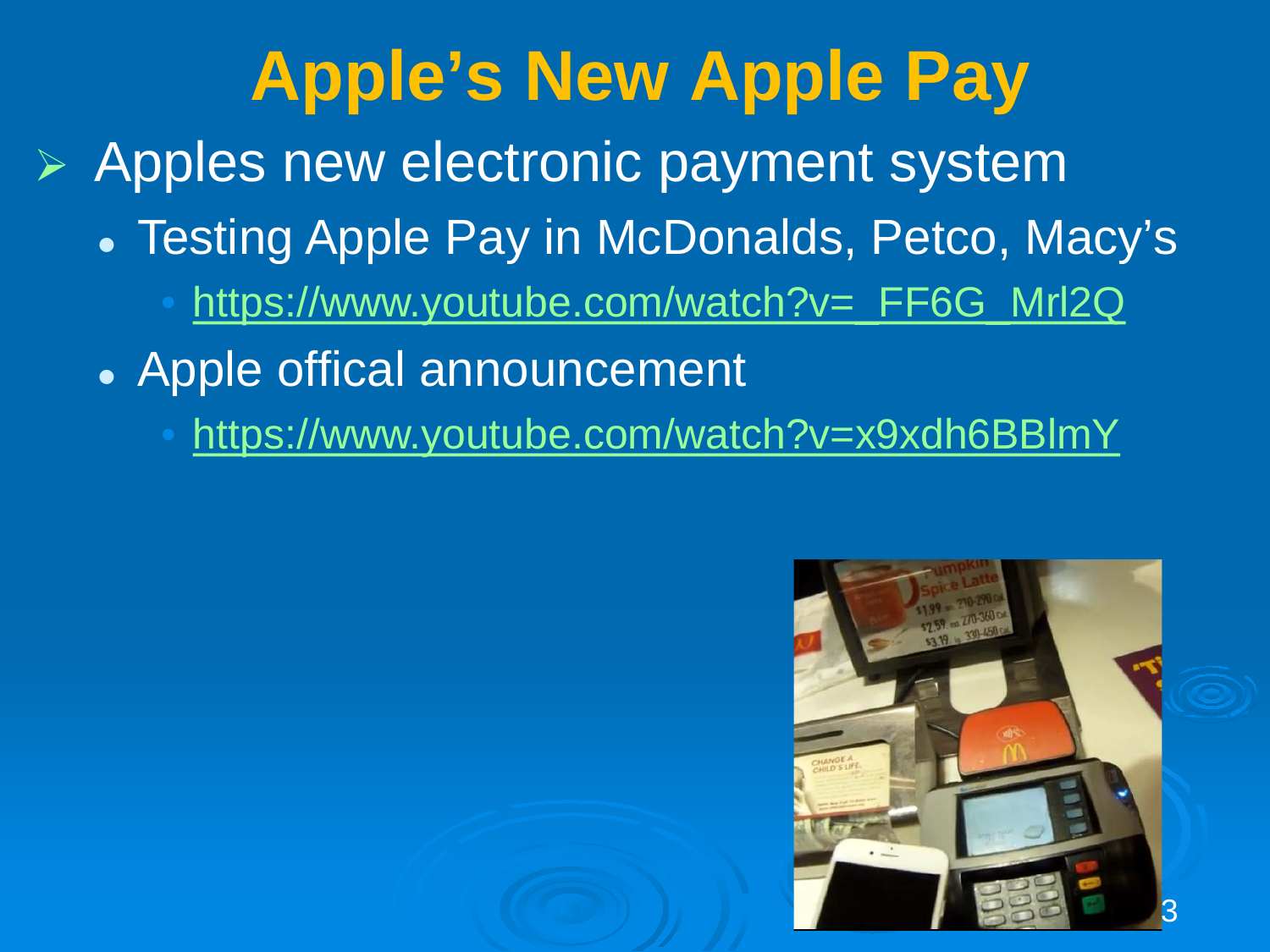# **Typing Special Characters**  $\circledcirc$  and  $\circledcirc$

USING Character Maps (built into Windows XP and 7) Windows 7: http://www.youtube.com/watch?v=yH7z-VLXNLg Windows XP: http://www.youtube.com/watch?v=m9HIU7Ibrho

| $\mathcal{M}$                                    |   |   | <b>Character Map</b>     |                                           |     |        |   |                |                |   |   |          |                |        |          |                |                     |   |          |      | $\overline{\mathbf{x}}$ |
|--------------------------------------------------|---|---|--------------------------|-------------------------------------------|-----|--------|---|----------------|----------------|---|---|----------|----------------|--------|----------|----------------|---------------------|---|----------|------|-------------------------|
| Font:                                            |   |   | <b>C. Artal</b>          |                                           |     |        |   |                |                |   |   |          |                |        |          |                |                     |   |          | Help |                         |
|                                                  | I |   | #                        | \$                                        | %   | &      |   |                | )              | ۰ | ۰ | ×        | $\blacksquare$ | ü      | 1        | 0              | 1                   | 2 | 3        | 4    |                         |
|                                                  | 5 | 6 | 7                        | 8                                         | 9   | ٠<br>¥ | × | $\,<\,$        | $\equiv$       | > | ? | $\omega$ |                |        |          |                | $A$ $B$ $C$ $D$ $E$ | F |          | G H  |                         |
|                                                  | ı | J | κ                        | L                                         | м   | Ν      | O | P              | Q              | R | S | T        | U              |        | VW       | x <sub>1</sub> | Υ                   | Z | ĺ        | ١    |                         |
|                                                  | l | A | $\overline{\phantom{a}}$ | ٠                                         | a   | b      | с | d              | e              | f | g | h        | î              | ĵ      | k        | ı              | m                   | n | о        | р    |                         |
|                                                  | q | r | s                        | t                                         | u   | ٧      | w | X              | y              | z | { | I        | ł              | $\sim$ |          | ī              | ¢                   | £ | $\alpha$ | ¥    |                         |
|                                                  | i | ş | $\sim$                   | Ó                                         | a   | 收      | ∍ | $\blacksquare$ | ⊛              |   | ۰ | $\pm$    | 2              | з      | $\alpha$ | μ              | 1                   | ä | ä        | ٩    |                         |
|                                                  | ۰ | Ж |                          | $\frac{1}{4}$ $\frac{1}{2}$ $\frac{3}{4}$ |     | Ĉ      | А | А              | Å              | Ă | Ä |          | A E            | Ç      | ε        | É              | Ê                   | Ë | İ        | ı    |                         |
|                                                  | Ĭ | ĭ | Ð                        |                                           | N O | Ó      |   | 0 0            | $\overline{O}$ | × | ø |          | ÙÚ             | Ū      | Ū        | Ý              | Þ                   | ß | à        | á    |                         |
|                                                  | â | ã | ä                        | å                                         | æ   | ç      | è | é              | ê              | ë | ì | í        | î              | ï      | ð        | ñ              | Ò                   | ó | ô        | ő    |                         |
|                                                  | Ö | ÷ | ø                        | ù                                         | ú   | û      | ü | ý              | þ              | ÿ | Ā | ā        | А              | ă      | Α        | ą              | C                   | ć | Ĉ        | ĉ    |                         |
| Characters to copy :<br>U+0021: Exclamation Mark |   |   | Advanced view            |                                           |     |        |   |                |                |   |   |          |                |        |          | Select         |                     |   | Copy     |      |                         |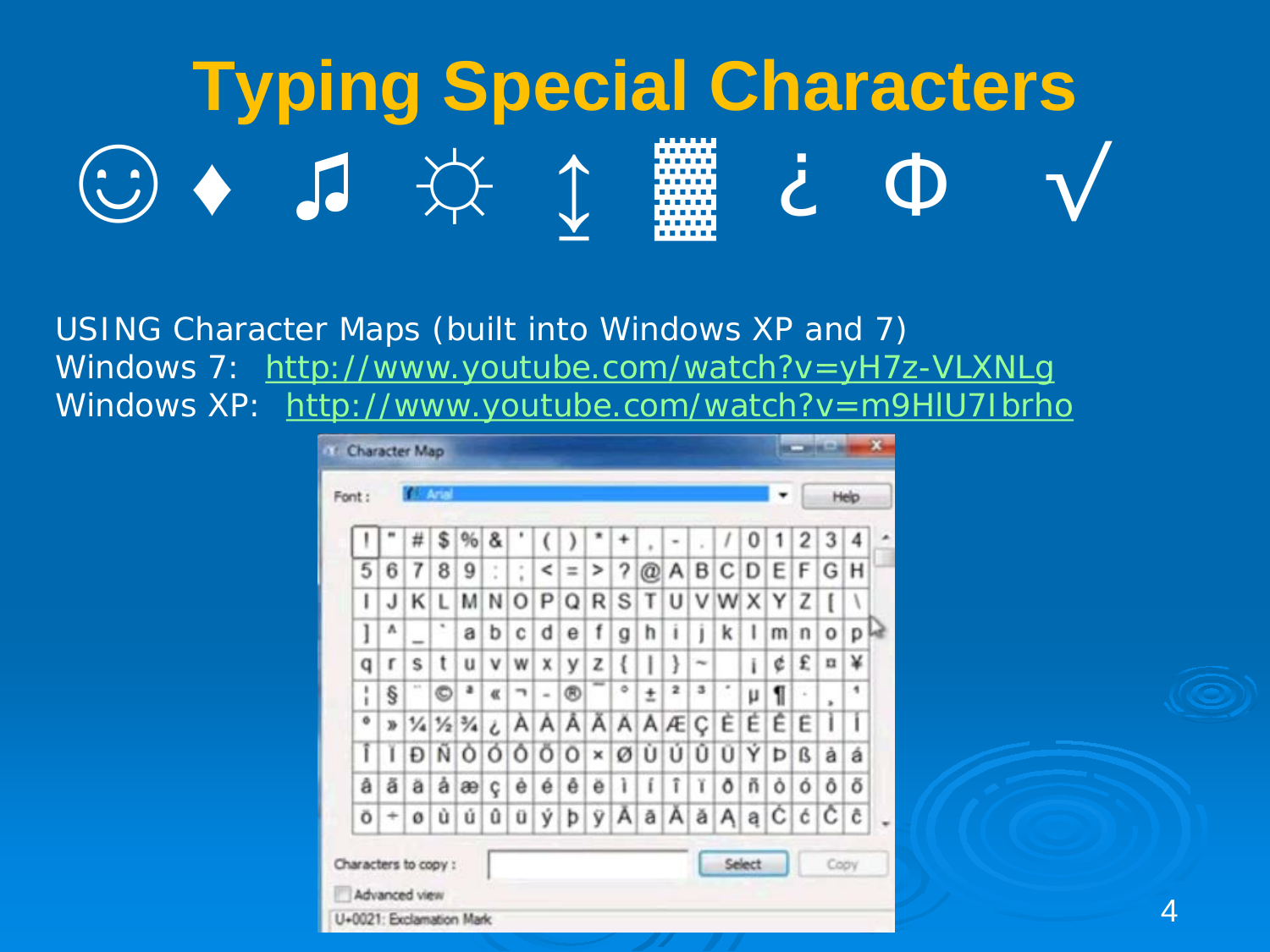| <b>Typing Special Characters</b>                                                                                                                                                                                                                                                                                                                            |           |           |  |  |  |  |  |  |  |  |
|-------------------------------------------------------------------------------------------------------------------------------------------------------------------------------------------------------------------------------------------------------------------------------------------------------------------------------------------------------------|-----------|-----------|--|--|--|--|--|--|--|--|
| $\begin{picture}(120,15) \put(0,0){\line(1,0){155}} \put(15,0){\line(1,0){155}} \put(15,0){\line(1,0){155}} \put(15,0){\line(1,0){155}} \put(15,0){\line(1,0){155}} \put(15,0){\line(1,0){155}} \put(15,0){\line(1,0){155}} \put(15,0){\line(1,0){155}} \put(15,0){\line(1,0){155}} \put(15,0){\line(1,0){155}} \put(15,0){\line(1,0){155}}$<br>$\mathbf 0$ |           |           |  |  |  |  |  |  |  |  |
|                                                                                                                                                                                                                                                                                                                                                             | Character | ALT Code* |  |  |  |  |  |  |  |  |
|                                                                                                                                                                                                                                                                                                                                                             | ۵         | Alt 1     |  |  |  |  |  |  |  |  |
| <b>USING ASCII Character Codes</b>                                                                                                                                                                                                                                                                                                                          | ٠         | Alt $2$   |  |  |  |  |  |  |  |  |
| Go to websites that list the character and code #.                                                                                                                                                                                                                                                                                                          |           | Alt $3$   |  |  |  |  |  |  |  |  |
| Hold "alt" key and type character from Numeric Keypad                                                                                                                                                                                                                                                                                                       |           | Alt 4     |  |  |  |  |  |  |  |  |
| <b>Good Websites:</b>                                                                                                                                                                                                                                                                                                                                       | ÷         | Alt 5     |  |  |  |  |  |  |  |  |
| http://www.tedmontgomery.com/tutorial/altchrc.html                                                                                                                                                                                                                                                                                                          |           | Alt $6$   |  |  |  |  |  |  |  |  |
| http://chexed.com/ComputerTips/asciicodes.php                                                                                                                                                                                                                                                                                                               |           | Alt $7$   |  |  |  |  |  |  |  |  |
|                                                                                                                                                                                                                                                                                                                                                             | o         | Alt $8$   |  |  |  |  |  |  |  |  |
|                                                                                                                                                                                                                                                                                                                                                             | $\circ$   | Alt 9     |  |  |  |  |  |  |  |  |
| Or Go to Google and enter something like:                                                                                                                                                                                                                                                                                                                   | $\circ$   | Alt 10    |  |  |  |  |  |  |  |  |
|                                                                                                                                                                                                                                                                                                                                                             | 8         | Alt 11    |  |  |  |  |  |  |  |  |
|                                                                                                                                                                                                                                                                                                                                                             |           | Alt 12    |  |  |  |  |  |  |  |  |
| ascii special character codes                                                                                                                                                                                                                                                                                                                               |           | Alt 13    |  |  |  |  |  |  |  |  |

 $\mathfrak{g}$ 

<del>☆</del>

Alt 14

Alt $15\,$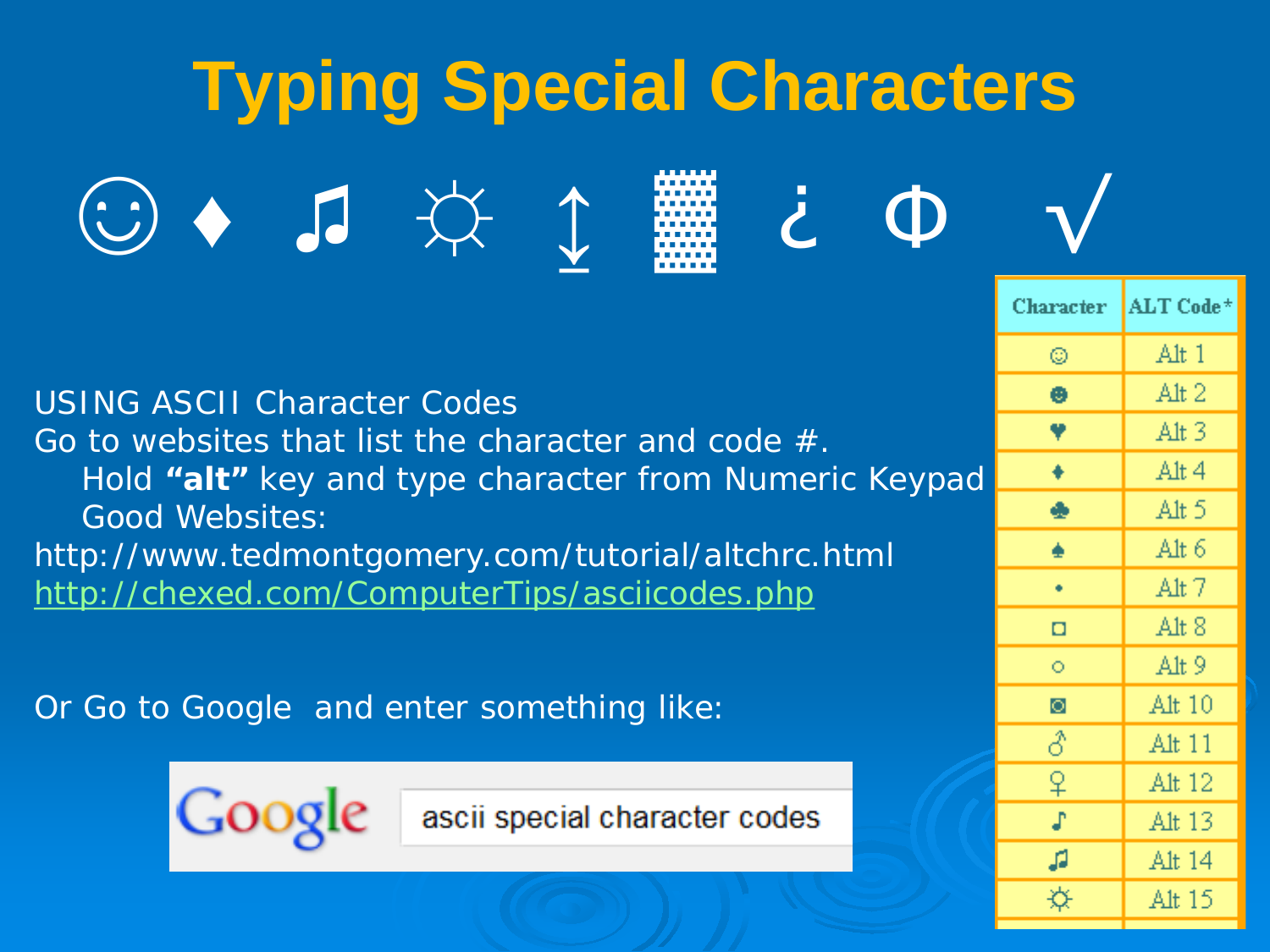# **Don't be Fooled… by this Fraud!**

#### ▶ You receive a call from Visa about your Credit Card **VISA**

 "This is Brian Grimsley and I'm calling from the Security and Fraud department at VISA. My Badge number is 12460. Your card has been flagged for an unusual purchase pattern, and I'm calling to verify. This would be on your VISA card issued by Chase bank. Did you purchase an Anti-Telemarketing Device for \$497.99 from a marketing company based in Arizona?"

6 When you say "No". The caller continues with, "Then we will be issuing a credit to your account. This is a company we have been watching and the charges range from \$297 to \$497, just under the \$500 purchase pattern that flags most cards. Before your next statement, the credit will be sent to (gives you your address), is that correct?".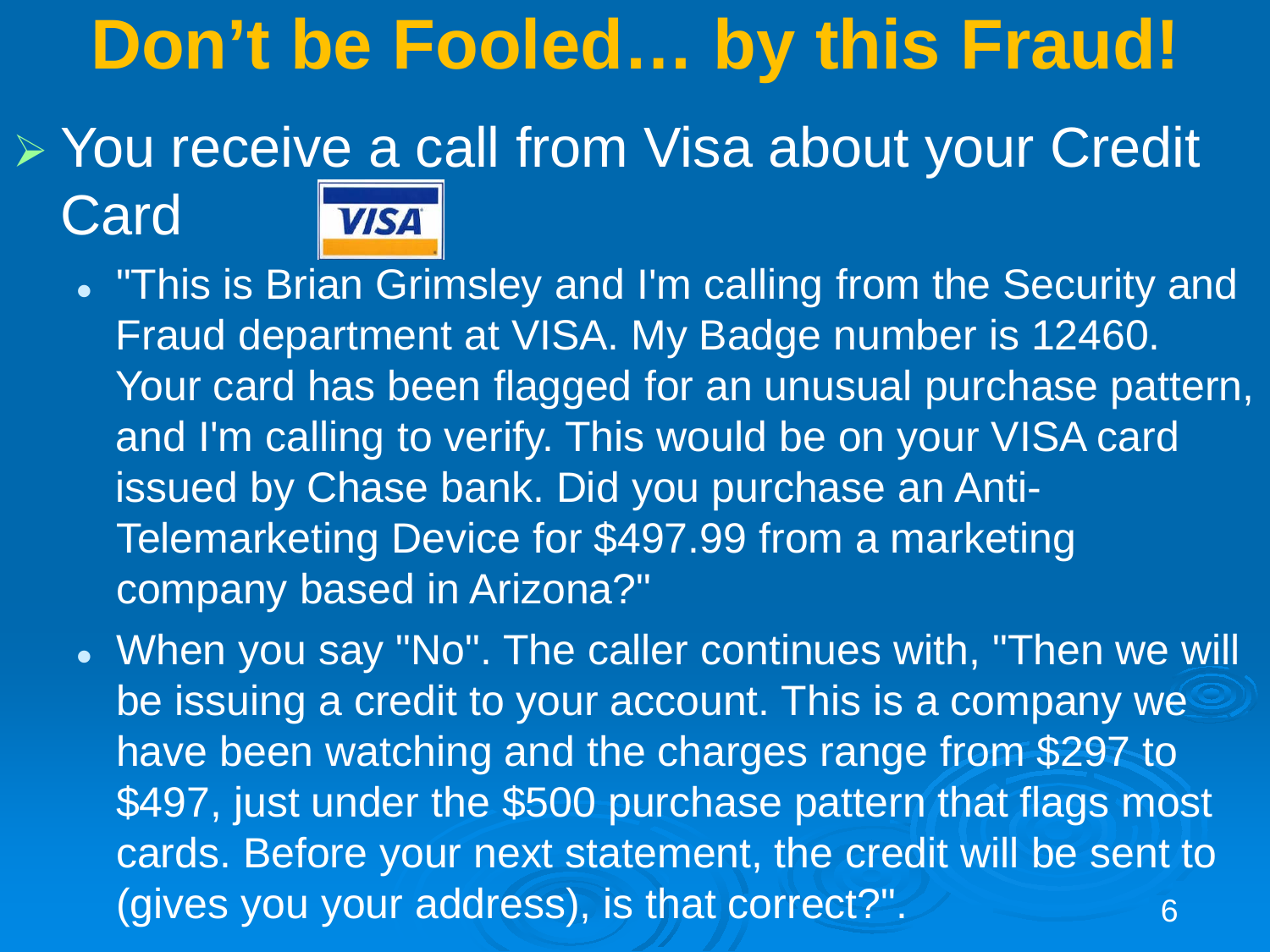# **Don't be Fooled… by this Fraud!**

- You say, "Yes". The caller continues . . . "I will be opening a fraud investigation. If you have any questions, please call the 800 number listed on your card 1-800-VISA and ask for Security. You will need to refer to this Control #". Then gives you a 6 digit number. "Do you need me to read it again?"
- Caller then says he "needs to verify you are in possession of your card. Turn the card over. There are 7 numbers; the last 3 are the security numbers that verify you are in possession of the card. These are the numbers you use to make internet purchases to prove you have the card. Read me the 3 numbers." Then he says "That is correct. I just needed to verify that the card has not been lost or stolen, and that you still have your card. Do you have any other questions? Don't hesitate to call back if you do." amazon.com

7

4640 1234 5678 9112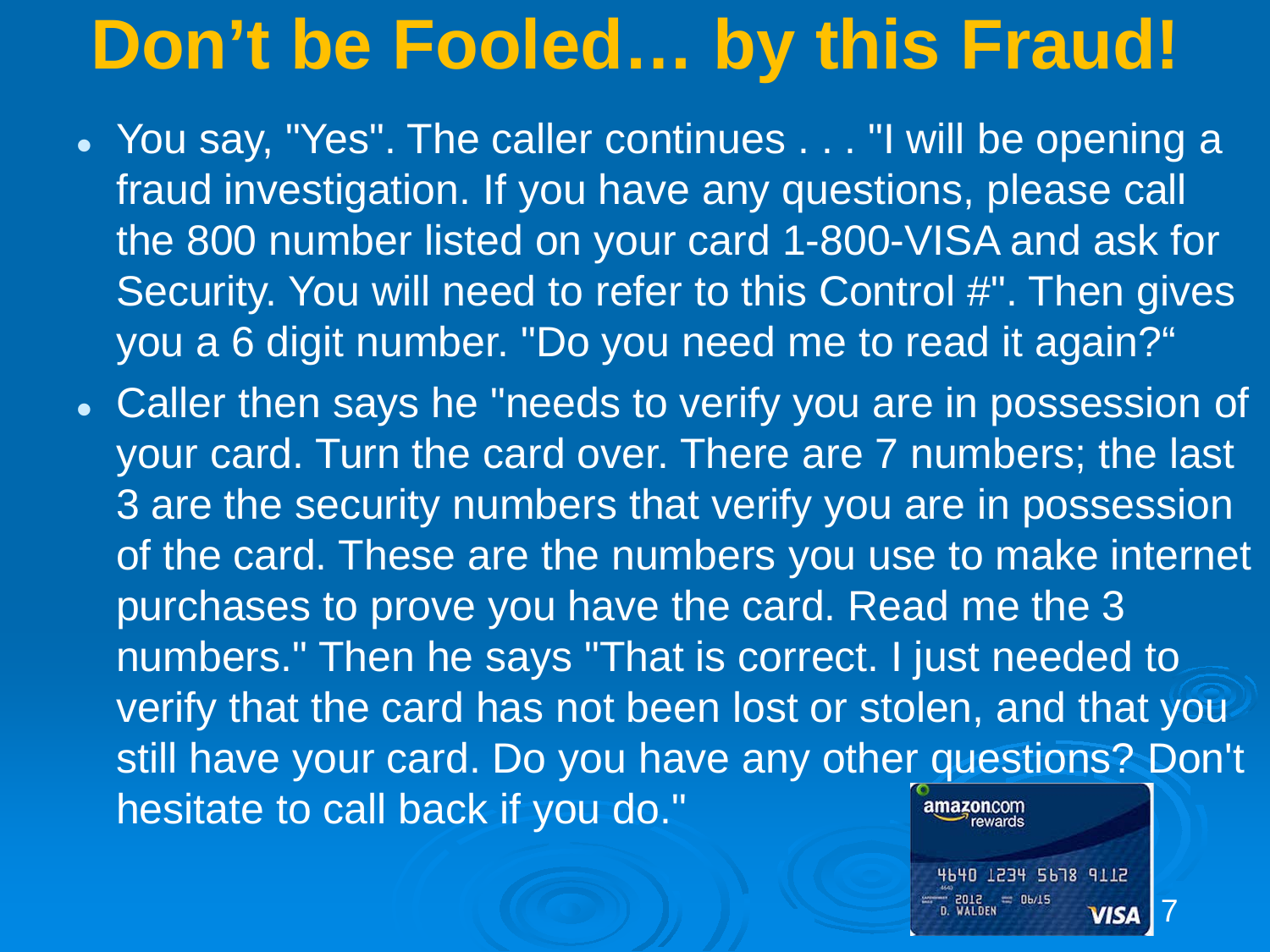# **Don't be Fooled… by this Fraud!**

## ▶ So What Just Happened?

- The scammer had your credit card information (Card number, address, etc which was purchased on the internet).
- (see [https://www.youtube.com/watch?v=dtiw66y8bfg\)](https://www.youtube.com/watch?v=dtiw66y8bfg) (start 2:12)
- The only thing they needed was your security code. As soon as they got it, they purchased items on your card.

#### What about WiFi thievery?

- <https://www.youtube.com/watch?v=7f0LGolS3vQ> (recommend first 3:50)
- In YouTube, enter "Credit Card Scams."



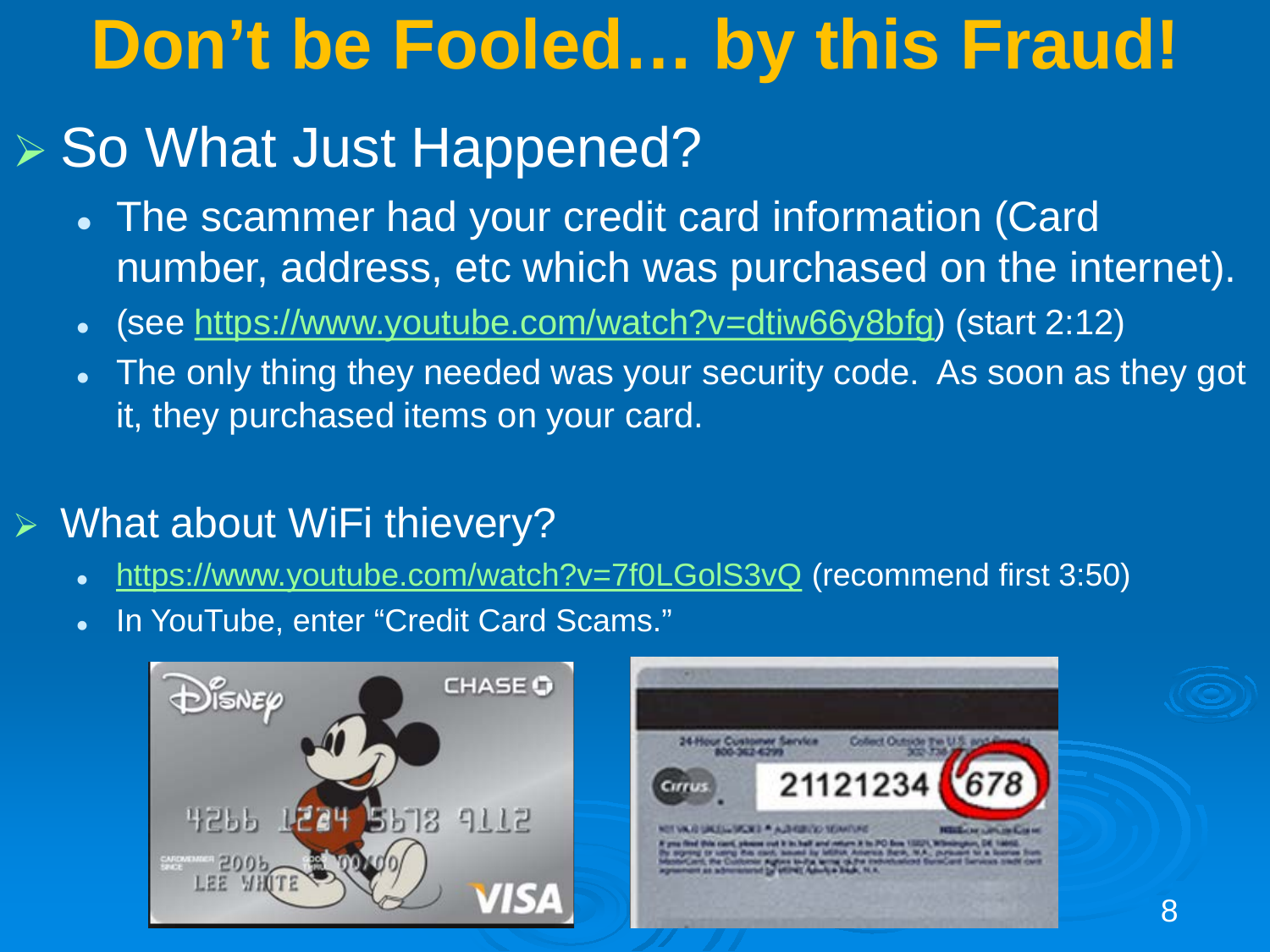### **Statistics… that You never Knew Existed**



### $\triangleright$  Gapminder.org presents statistics about the World we live in

- 519 topics as of November 2014 each with statistics.
	- Such as Alcohol Consumption per Adult, or Bad Teeth per Child

### $\triangleright$  Visit [www.gapminder.org](http://www.gapminder.org/)

• Recommend starting by loading the gapminder application (click "Gapminder World" at top of home page) and then the "How to Use" button at top of window (kind of boring as no supporting audio).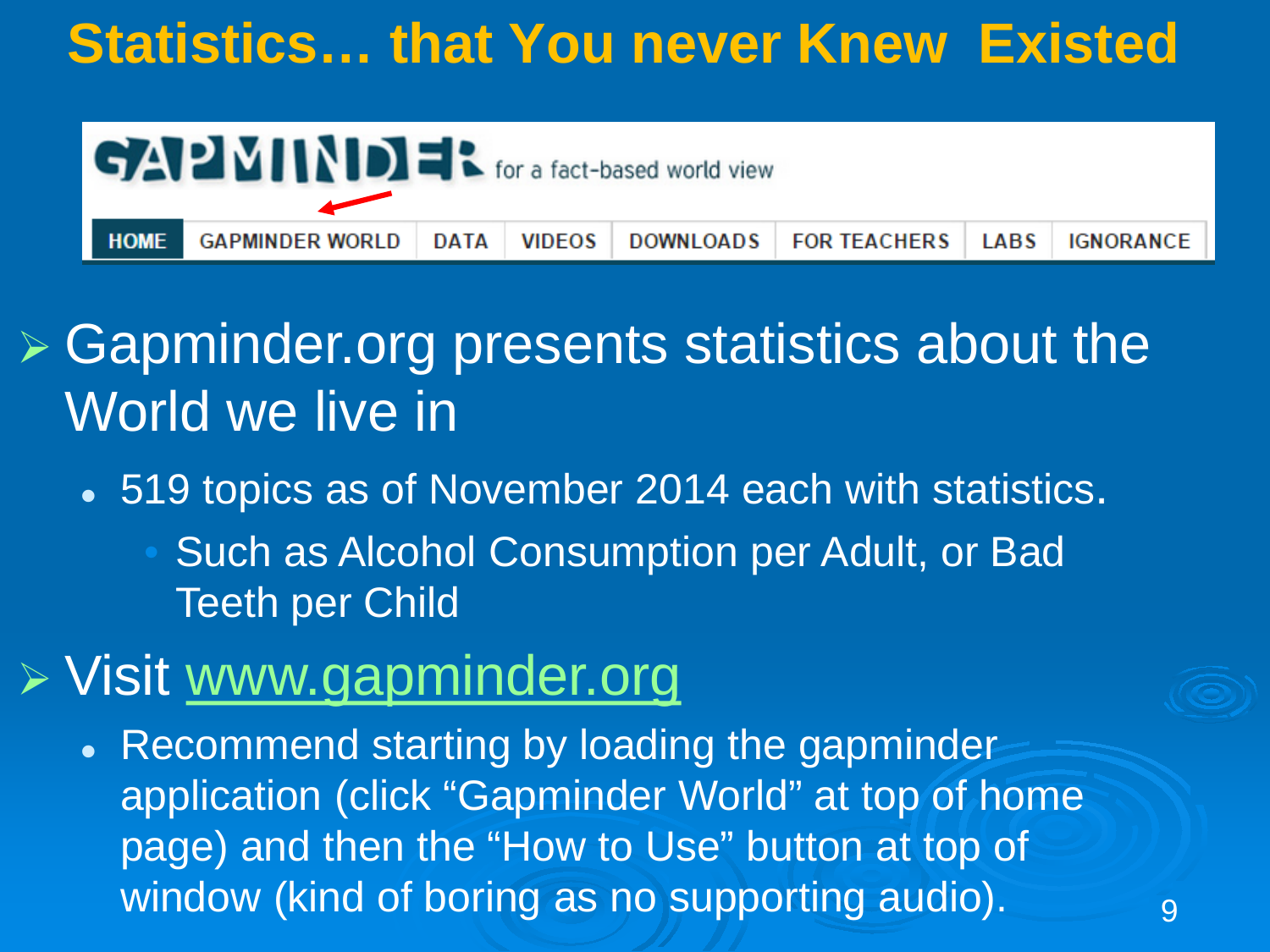### **Statistics…Gapminder.org**



Every country is represented by a bubble

- The bubble size is always proportional to population
- The bubble color represents a region in world

Yellow is North and South America

10 • To see how Statistics vary over time, click the "Play" button at bottom